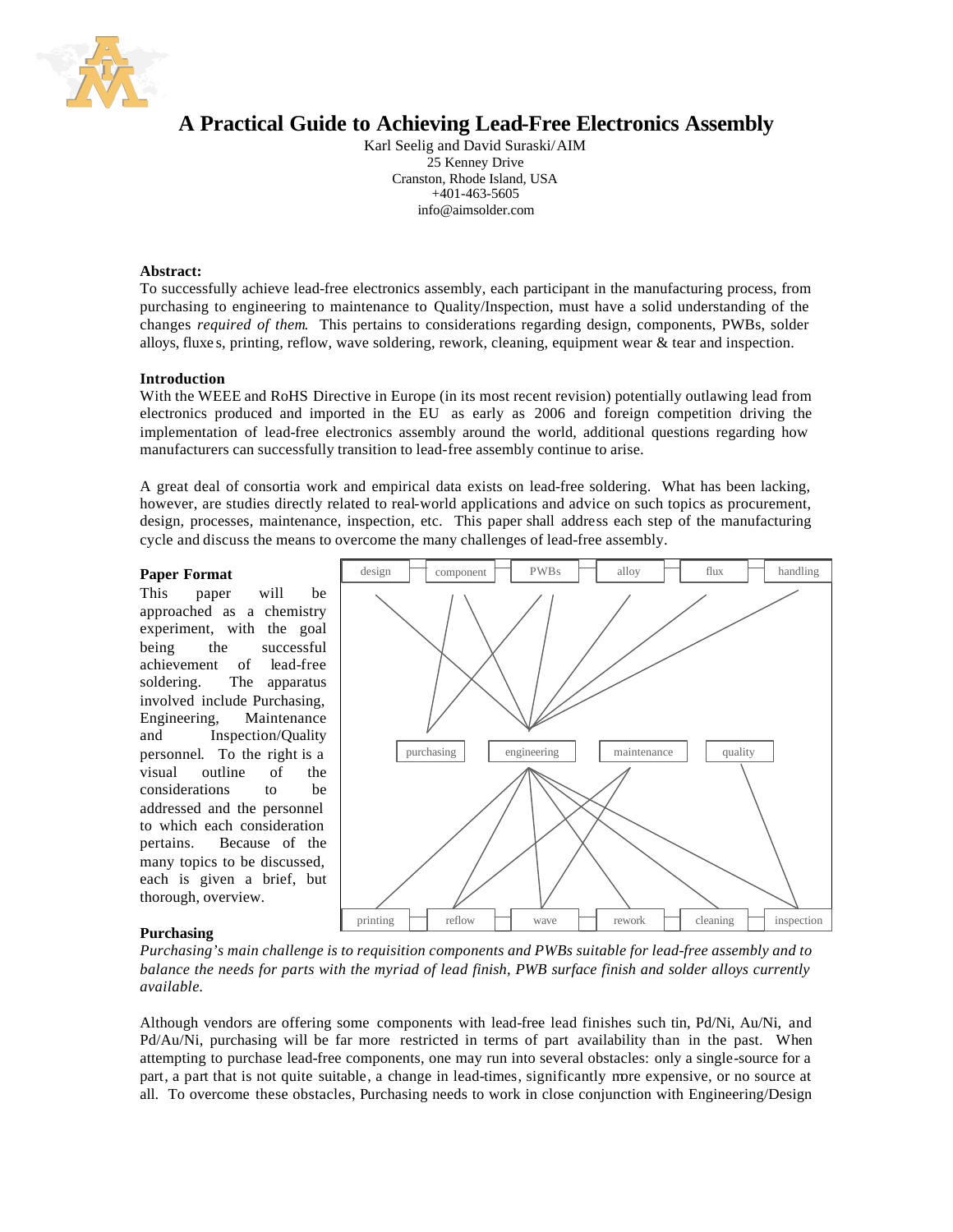and vendors to ensure that the lead-free parts needed are available and compatible with the manufacturing process.

As with components, there is some availability of lead-free PWB surface finishes. OSPs, Au/Ni, Immersion Sn, Ag, and Lead-Free HAL finish PWBs have been on the market for some time now. Again, Purchasing needs to work in close conjunction with Engineering/Design and vendors to ensure that the lead-free parts needed are available compatible with the manufacturing process.

#### *Materials Management*

The many component and PWB coatings, as well as several possible solder alloys results in a huge matrix of potential material intermix, and clearly can complicate materials management. More than ever, purchasing will need to be attuned to which parts go with which product. Once again, Purchasing must work in close conjunction with Engineering to ensure that ordering is streamlined and that the appropriate parts are available for particular jobs.

#### **Engineering**

*The switch to lead-free assembly affects virtually all aspects of the Engineering function. Engineering personnel will have to pay close attention to design, components, PWBs, solder alloys, fluxes, and the printing, reflow, wave soldering, rework and cleaning processes and equipment.*

## **Design**

Established PCB-design rules may need to change during the transition to lead-free soldering. Currently, industry guidelines govern component lead-pad and land size, track width and spacing, via and throughhole dimensions, and similar factors to ensure manufacturability and reliability. However, the physical characteristics of any solder include subtle factors, such as its ductility and elasticity. In addition, the local heating of component leads and their pads causes some thermal expansion during operation, which tin-lead solder accommodates and matches.

In determining design solutions, Design should try to remain with as many standard parts as possible. This will reduce the unpredictability encountered with atypical parts. In addition, if the assembly is designed to have a long life, factor in the reduced moisture resistance of parts. Furthermore, Design must factor in the higher temperatures required for connectors.

## **Material Considerations**

The first critical duty is to ensure that the parts to be used will be compatible and reliable *for their particular application*. Compatibility relates to components, PWBs, solder alloy and flux. Reliability relates to component concerns, which includes such factors as Moisture Sensitivity Level (MSL) Rating, wetting and tin whiskering.

#### *Component Reliability Concerns*

The higher melting temperatures of the lead-free solders that are coming into use mandate components that can withstand the increased temperature stresses of the soldering process. Life -test data for many components at these higher temperatures is less comprehensive than it is for tin/lead processes. To maximize reliability, Engineering should start looking now at all critical components, design rules, fabrication processes, component engineering, and reliability records.

A critical factor in the transition to lead-free assembly is the MSL rating of components. To date, industry testing has demonstrated that there is no generic solution for maintaining an IC's MSL with a higher reflow profile. However, it has been demonstrated that degradation of MSL may increase with increasing profile dwell above  $200^{\circ}$ C and that MSL typically degrades by one level for every 5 to  $10^{\circ}$ C increase of peak reflow temperature. Therefore, all ICs must be reclassified for lead-free applications and the impact to MSL. This could result in an increased need to pre-bake parts and more stringent storage methods.

As discussed above, several lead-free component lead finishes are available. It should be noted that these different materials have different wetting characteristics and that Engineering should consider wetting when specifying components. Engineering also needs to balance the fact that increased reflow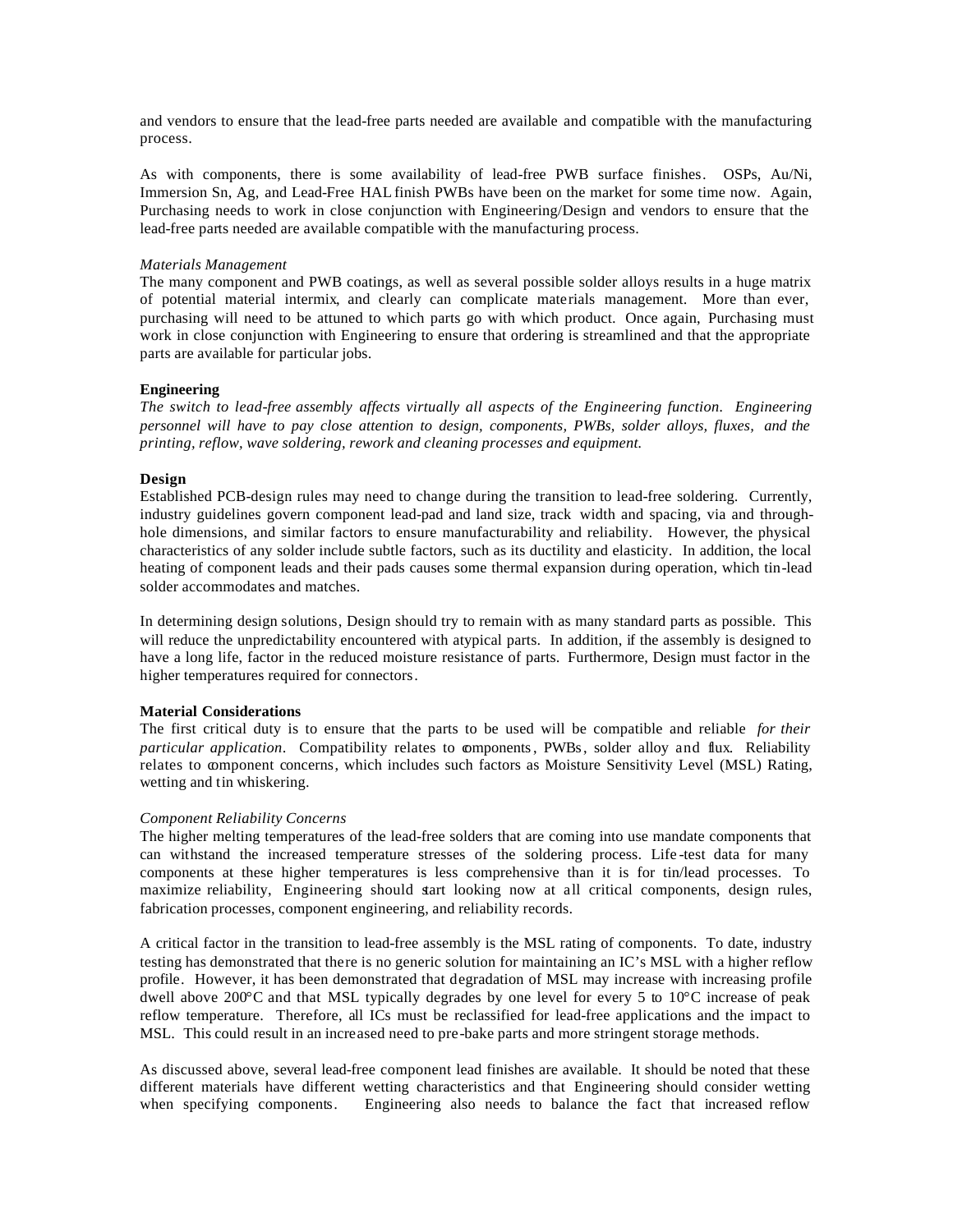temperatures can improve wetting, but worsen reliability. In addition, Design should be aware of reduced solderability on second-side reflow and through-hole processes.

Another hot topic of discussion is tin whiskering, which continues to be an oft-misunderstood and debated subject. Proponents of matte tin argue that whiskering is a result of the plating process, and not necessarily inherent to pure tin. They demonstrate that whiskering can also occur with Sn/Bi, etc. Others, however, suggest that a dopant is needed to offset the whiskering. Engineering should follow the on-going debate and studies regarding this topic, work closely with component vendors and participate in studies to determine the most suitable lead finish for their applications.

#### *PWBs*

Several PWB lead-free surface finish options exist. Many of these, such as OSPs and Au/Ni, have been available for years. Engineering should determine the finish of choice based upon wetting, storage, planarity and cost issues. In addition, it must be ensured that board materials can withstand reflow temperatures without warpage or other damage. For many cases, FR-4 will remain acceptable, but other applications may require a modification.

#### *Solder Alloy and Flux*

Unfortunately, despite a great deal of research, comprehensive and comparative data on lead-free alloys is lacking. The list of solder alloy requirements is lengthy and involved. In general, technical requirements include being non-"hazardous", mechanically reliable, thermal fatigue resistant, good wetting, relatively low melting temperature and compatible with a variety of lead-bearing and lead-free surface coatings. In addition, one must consider logistical issues such as alloy cost, availability and patent issues. While most of the world has settled on the tin-silver-family of alloys, a good deal of debate still exists as to which exact composition is ideal, and of course others will choose alloys from outside of this family. As with all other technical issues, although there has been much consortia work on alloy selection, the alloy of choice will come down to the specific requirements of each unique assembly. Your choice of alloy is dependent upon your application and should be proven out to your standards.

As with alloys, what is a suitable flux (paste, liquid flux and cored wire) for one manufacturer may not be for another. Select flux chemistries suitable for lead-free processing *and* your particular application. One should consider a flux's activation temperature, activity level, compatibility with chosen alloy and reliability properties such as SIR, electromigration.

## **Process Considerations**

Once it is confirmed that the parts and materials to be used in lead-free assembly are available, suitable and reliable, it is time to get the processes optimized in order to achieve maximum throughput and reliability. To do so, Engineering must refocus attention to paste handling, printing, reflow, wave soldering, rework & repair and cleaning.

## *Paste Handling*

Shelf-lives with lead-free pastes may be reduced as compared to tin/lead, and storage conditions may be slightly more stringent. However, in general, the same rules as with tin/lead apply. For example, prevent/minimize paste's exposure to heat and humidity, allow paste to come to room temp erature before using and do not mix old and new paste in the same jar. If one follows proper paste handling procedures now and has good results from these, there should be very few issues when transitioning to lead-free paste use.

## *Printing*

In general, no major changes to the printing process *should* be necessary. That is, lead-free pastes should exhibit similar features on the stencil and the same equipment set points should transition well. One can expect similar performance in terms of stencil life, aperture release, print definition, high-speed print capabilities, print repeatability, etc. However, this depends on the paste manufacturer and if they have density issues resolved. If one experiences a significant difference in printing a lead-free solder paste versus the equivalent tin/lead paste, it may be related to the metal loading or flux chemistry of the paste in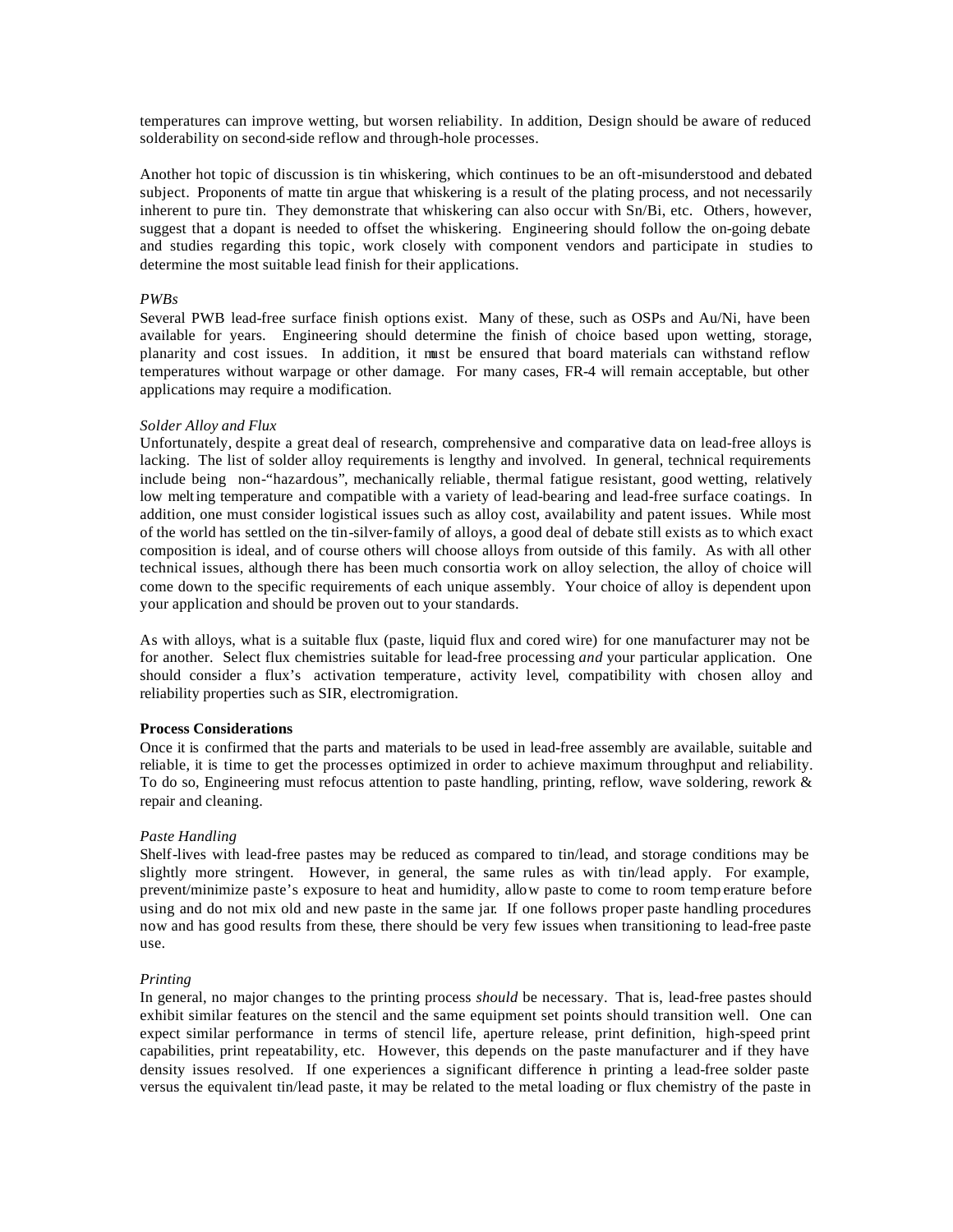use. In this case, Engineering should work with the paste vendor, or try competitive pastes, in order to resolve these issues.

As tin/lead solder alloys tend to have better wetting than most lead-free alloys, some stencil design modifications may be needed to maximize spread of paste and counteract inferior wetting. Engineers should run tests with lead-free alloys on their current stencils to confirm adequate spread and wetting. If wetting is not sufficient and cannot be rectified by other means, stencil design modifications may be in order.

## *Reflow*

This is the SMT process area that will be most affected by a switch to lead-free processing. Most lead-free alloys require higher reflow temperatures than the 210-220°C peak temperature of tin/lead; anywhere from  $235\text{-}260\text{°C}$  is common. This higher reflow temperature dictates that one should minimize ? T and maximize wetting through the reflow profile (including cooling), and could possibly mandate reflow equipment changes.

Profile - Depending upon the oven utilized and the density of the assembly being processed, the Ramp -to-Spike process is generally recommended for lead-free assembly. This profile offers superior wetting and less thermal exposure than the traditional Ramp -Soak-Spike profile.



Due to the higher reflow temperatures required, voiding tends to be more prevalent with lead-free alloys. To negate this, a low-voiding paste formula can be used. In addition, the reflow profile also can be adjusted to compensate for this and reduce voiding. The LSP profile pictured below has been proven effective in reducing voiding.



Figure 2: LSP profile used to reduce voiding

Ovens- Most modern reflow ovens in use today can provide the necessary heat (additional 20 to 40°C) for lead-free soldering. However, whether this equipment can also tightly control the reflow profile parameters (minimize ? T) should be investigated. This implies that pure IR equipment will probably not be suitable for lead-free processing. Rather than replacement, some oven may simply require retrofitting. For example, some convection ovens currently have the electronics too close to the process chamber, which can lead to overheating. Ovens may also need to be equipped with nitrogen to compensate for difficult-to-wet parts and poorer wetting solder alloys.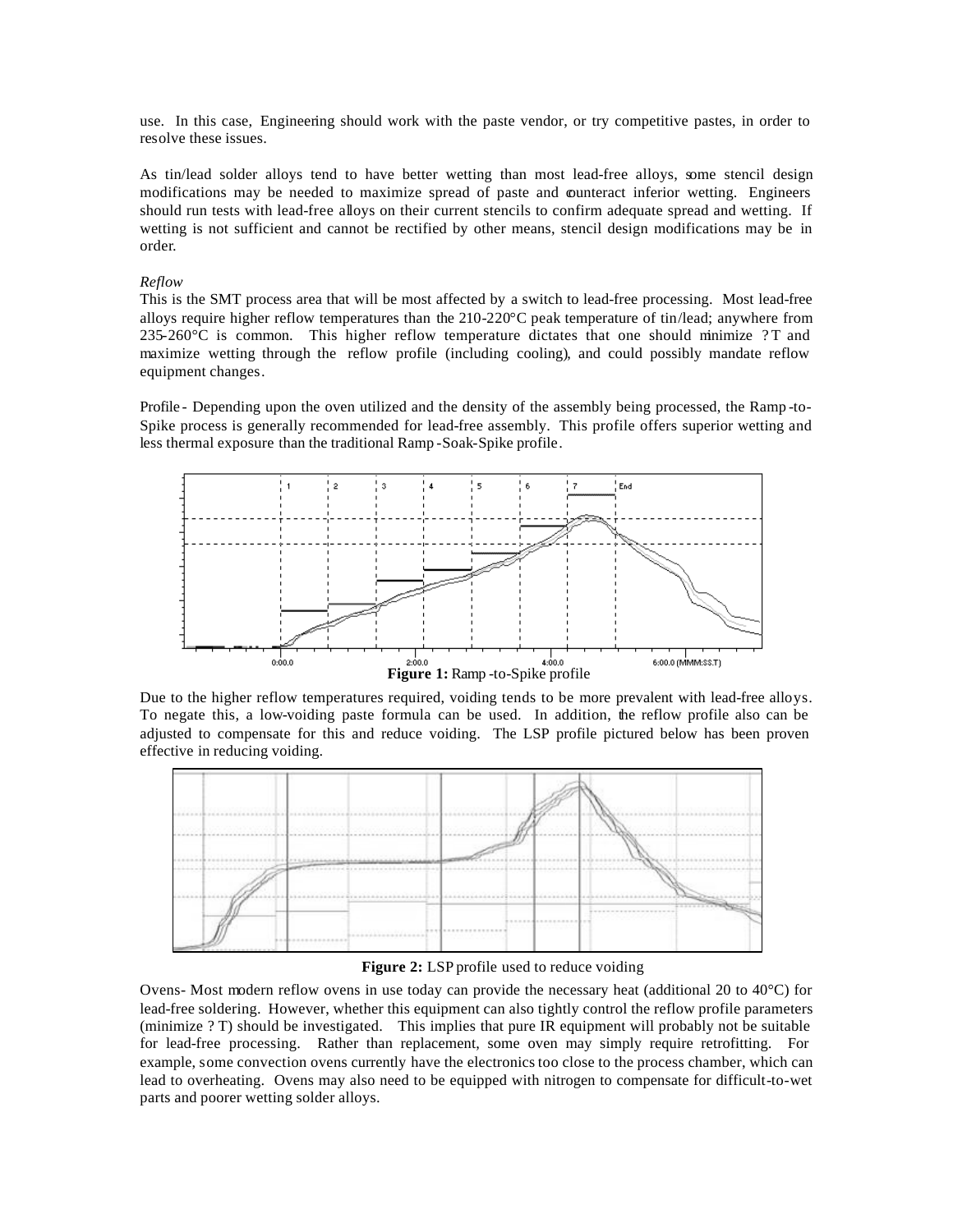#### *Wave Soldering*

Depending upon the alloy selected, wave soldering will require a pot temperature of 260-275°C. This increase of temperature and the change in solder alloy will require some additional process changes.

Flux- May require a change in liquid fluxes to compensate for the poor wetting of some alloys and high thermal stresses of the wave process. If changing fluxes, particular attention should be paid to both to operating window it offers and the material's reliability characteristics.

Equipment- Most modern wave solder machines can provide the necessary heat (preheat and wave) for lead-free soldering. However, as shown in figures 3 and  $4^1$ , the high-tin lead-free alloys rapidly dissolve the materials often used in wave solder equipment. Stainless steel pots, nozzles, impellers and other parts will need to be replaced with cast iron and other materials available from wave soldering equipment manufacturers or be covered with an appropriate paint that should protect the parts for 2-3 years. In addition, a nitrogen blanket may be required, depending upon the alloy and flux selected.





**Figure 3:** Dissolved solder pot **Figure 4:** Dissolved impeller

## *Rework and Repair*

Materials- Operators must be re-trained for lead-free rework, as the lead-free solders do not flow as well as tin/lead. This could also require stronger cored wire fluxes to be used. As with any change of flux chemistry, if changing wire solders, particular attention should be paid to both to operating window it offers and the material's reliability characteristics. Some wires often assumed to be safe to leave uncleaned are actually classified as rosin fully-activated and could cause field failures.

All rework should use the same lead-free solder alloy as originally used on the solder joint; different leadfree solder formulations should not be mixed on the same joint. If more than one alloy is in use in the production process (i.e., Sn/Ag/Cu for SMT and Sn/Cu for wave soldering), operators should be trained to use the correct wire for each part. For this reason alone, it is advisable to use a single solder alloy for all assembly operations.

Equipment- It is necessary to ensure that the desoldering and soldering stations are suitable for lead-free processing, i.e. can reach the necessary temperatures for lead-free soldering. It should be noted that leadfree soldering can wear out tips at a much higher rate than tin/lead.

# *Cleaning*

l

In general, studies have demonstrated that post-process flux residues from lead-free applications are still cleanable. Water soluble chemistries may be cleaned in water, no-clean and RMA chemistries with a saponifier or cleaning solvent. However, it has been found that an increase in pressure, cleaning times and/or cleaner concentrations often is necessary. The efficiency of the cleaning equipment, strength of the cleaner, melting point of the alloy being used and thermal stability and propensity of the flux to "char" all affect the cleanability of an assembly.

<sup>1</sup> Pictures courtesy of TWI/UK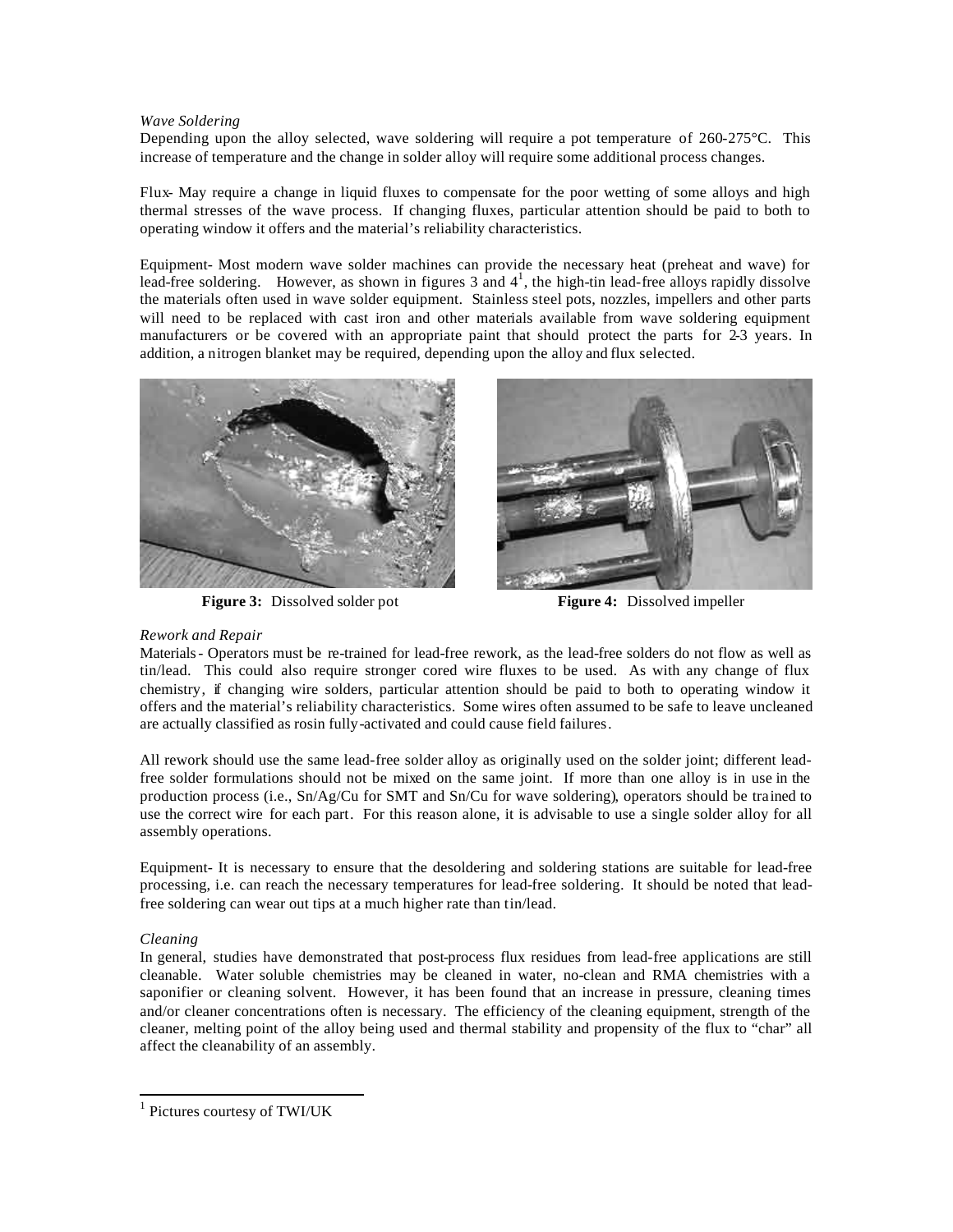# **Maintenance**

*The main challenge for maintenance is the additional wear and tear that lead-free assembly puts on assembly equipment. This is especially true of reflow ovens and wave solder machines. This is the result of the higher melting temperatures at which the lead-free solders require the equipment to work and the tendency of the lead-free materials to wear out the materials they come in direct contact with.*

# *Reflow Ovens*

As a result of a greater strain being placed on reflow ovens, additional maintenance to oven components, heating elements, etc. will be required. It has been reported that ball bearings of motors without a cooling fan will breakdown far more frequently as a result of lubrication problems. In addition, the higher reflow temperatures and new flux chemistries could create the issue of flux management, which results in flux control units having to be cleaned more often. Furthermore, sealings in nitrogen equipment will need more frequent replacement.

# *Wave Soldering Equipment*

As discussed above, high-tin alloys rapidly dissolve the materials often used in wave solder equipment. If stainless steel parts are not replaced or protected at the onset of lead-free processing, Maintenance can expect these parts to wear rapidly. As with reflow ovens, wave soldering equipment pushed to its limits by lead-free assembly may require additional maintenance to wave components, heating elements, and flux management systems.

# **Quality/Inspection**

*The main challenge for Quality Assurance /Inspection is to recognize the inherent different appearance of lead-free solder joints and flux residues that are not as easily pin probed.*

# *Inspection*

Due to inherent physical differences in their grain structures, lead-free solder joints look different than tin/lead solder joints. Whereas tin/lead joints often appear bright & shiny, lead-free joints are generally dull & grainy. In addition, wetting spread may not be as great as with tin/lead joints. However, this does *not* necessarily mean that lead-free joints are sub-standard or weaker than tin/lead joints. Inspection personnel must be trained on what to look for when inspecting lead-free solder joints. Figure 5 contains examples of lead-free solder joints.



**Figure 5:** Lead-free solder joints